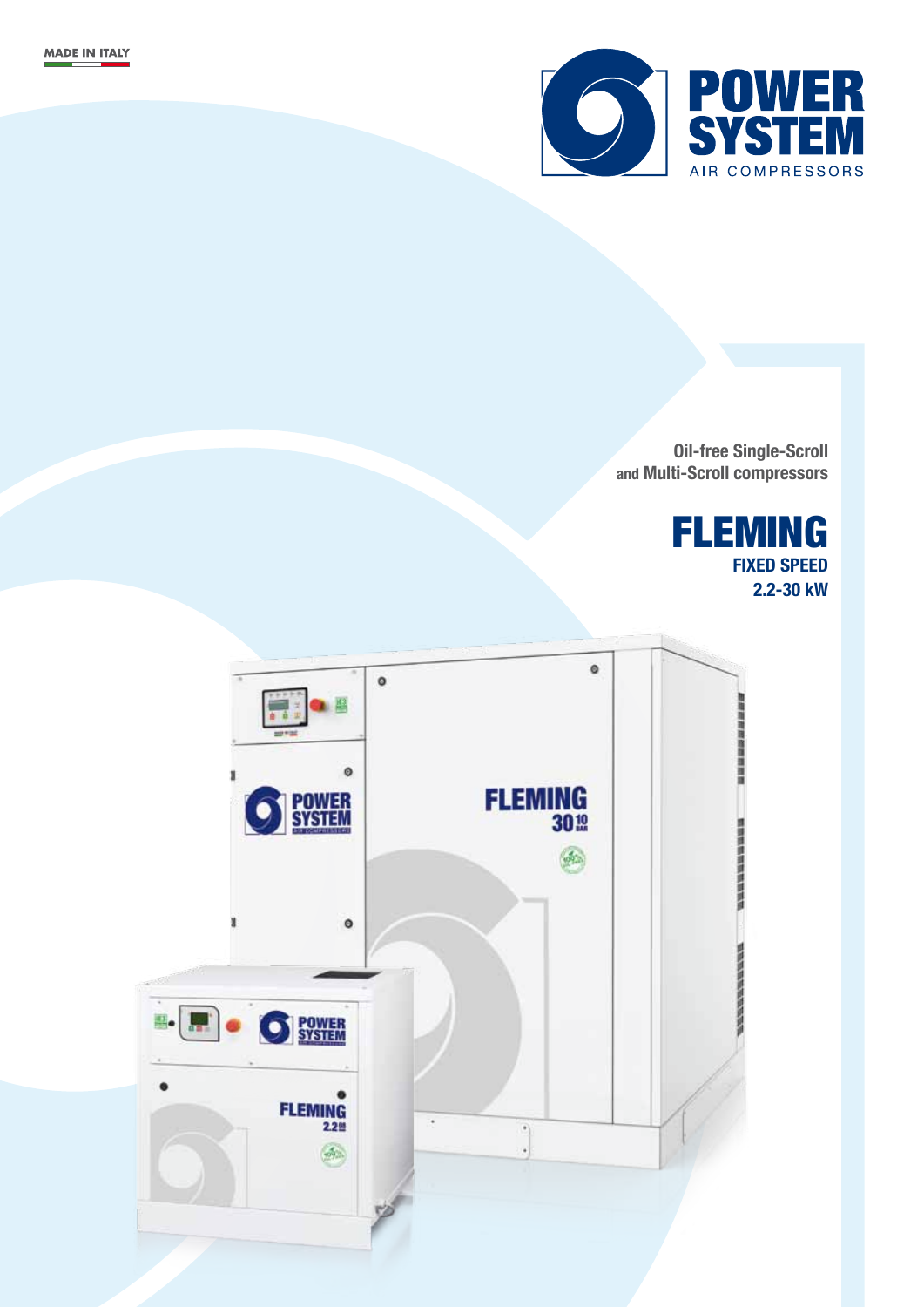# FLEMING **Oil-free Single-Scroll and Multi-Scroll compressors**

# **Building sustainable systems for a more intelligent planet**



### **Motori IE3 "Premium Efficiency"**

Fully focused on combining maximum reliability with optimum energy efficiency.



#### **Oil-free compressed air**

Totally oil-free compressed air is a specific requirement in many production processes. The oil-free Scroll FLEMING range developed by Power System satisfies all these sectors, with a dynamical range of power and model sizes from 2.2 to 30 kW, at 8 or 10 bar. Scroll pumps are certified in Class 0, in accordance with ISO8573-1 directives.



### **Very silent**

The FLEMING range is extremely quiet and can be installed in vitually any environment ensuring the comfort and safety of all operators with minimum impact to the surroundings.

### **Robust design**

The FLEMING oil-free scroll compressors are built using the highest quality components throughout. The attention to detail in the build, finishing and testing of the product results in a high performance, high reliability and silent operation.



### **Multiple scroll pumps**

Extremely flexible design, with 2 or 4 pumps for different possible assemblies.



## **Integrated condensate drain** After-cooler with integrated

condensate drain, available in standard configuration on all multi-scroll models.



### **When choose an oil-free scroll compressor:**

- Pharmaceutical industry
- Medical Laboratories
- Food and Beverages production
- Chemical industry
- Special Food Treating Equipment (milking robot)
- Laser Equipment processes
- Packaging, PET bottles
- Industrial painting.

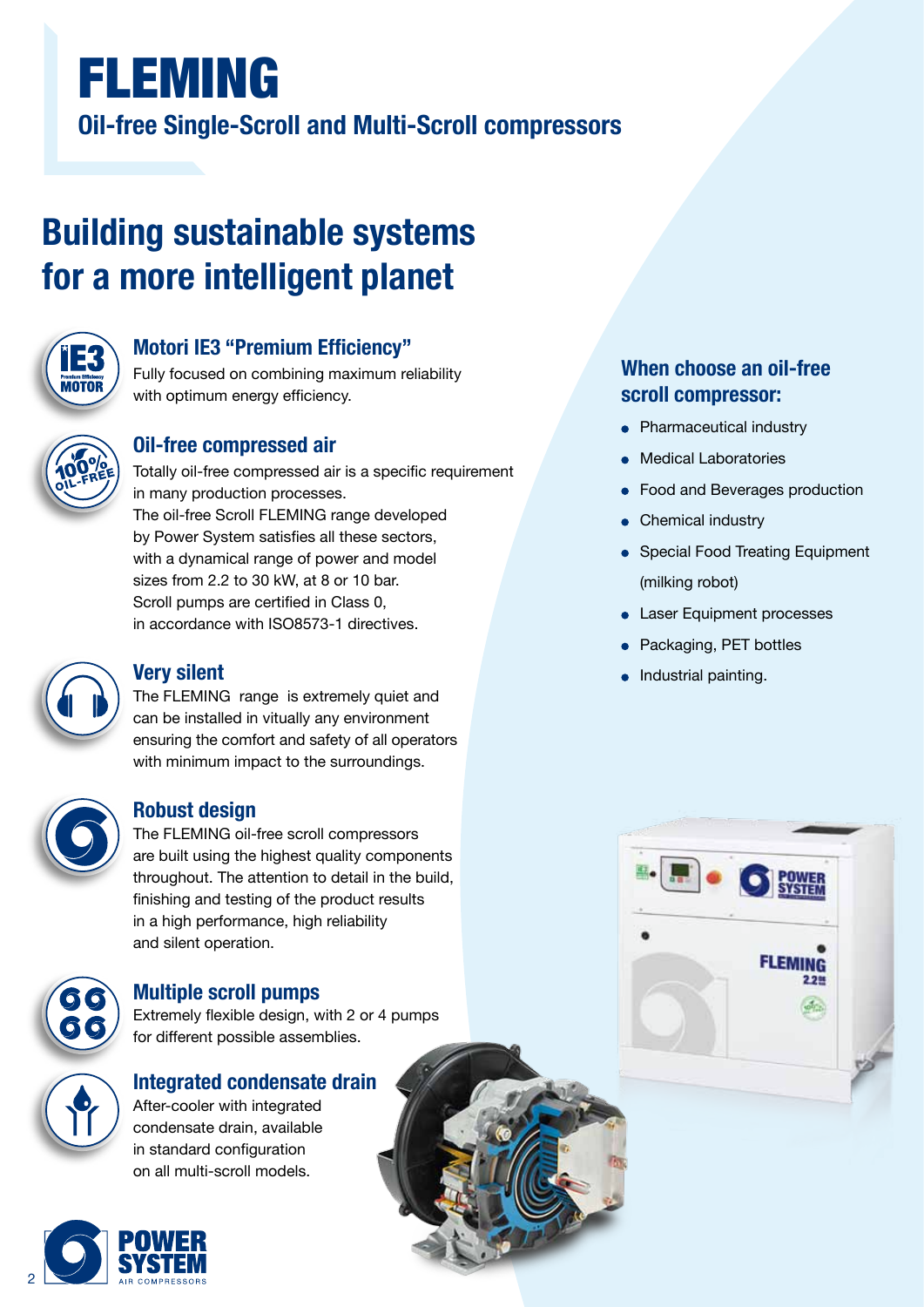# **A flexible design to suit any specific requirement and assurance of operation**

| <b>FIELD OF APPLICATION</b>                                                                                      | <b>CLASS</b> | <b>Concentration</b><br>total oil<br>mq/m <sup>3</sup> |
|------------------------------------------------------------------------------------------------------------------|--------------|--------------------------------------------------------|
| As specified by the equipment user or supplier<br>and more stringent than class 1 - IS08573-1                    | 0            | 0.00                                                   |
| Medical, chemical, biotechnologies, food and beverages,<br>pharmaceuticals, electronics, packaging, PET bottles. |              | $\leq 0.01$                                            |
| Paper industry, photographic laboratories,<br>colour injectors.                                                  | $\mathbf 2$  | < 0.1                                                  |
| Control instruments, sand-blasting.                                                                              | 3            | ≤1                                                     |
| Low-performance sand-blasting.                                                                                   | 4            | - 5                                                    |

### **High quality compressed air**

The FLEMING models with air receiver are optionally available with integrated refrigerated dryer ensuring high quality compressed air, allowing operating efficiency and providing improved final product quality, enhancing competitiveness.



#### Single-scroll versions from 2.2 to 7.5 kW:

- floor mounted
- receiver mounted
- complete with air receiver and refrigerated dryer



### **Spiral scroll-technology**

- Labyrinth Lap for high compressor reliability.
- Alumite treatment.
- Aluminium die casting.
- Oil-free compression chamber for high quality air.
- Oversized roller bearing.
- Air after-cooler for higher efficiency and durability.

Two spirals without any metal-to-metal contact in between, intake air and compress it in 3 successive phases to deliver it at 8 or 10 bar of pressure. The simple process allows a smooth contact-free operation of the scrolls and thus provides a very long service life to all the components and therefore to the complete unit.



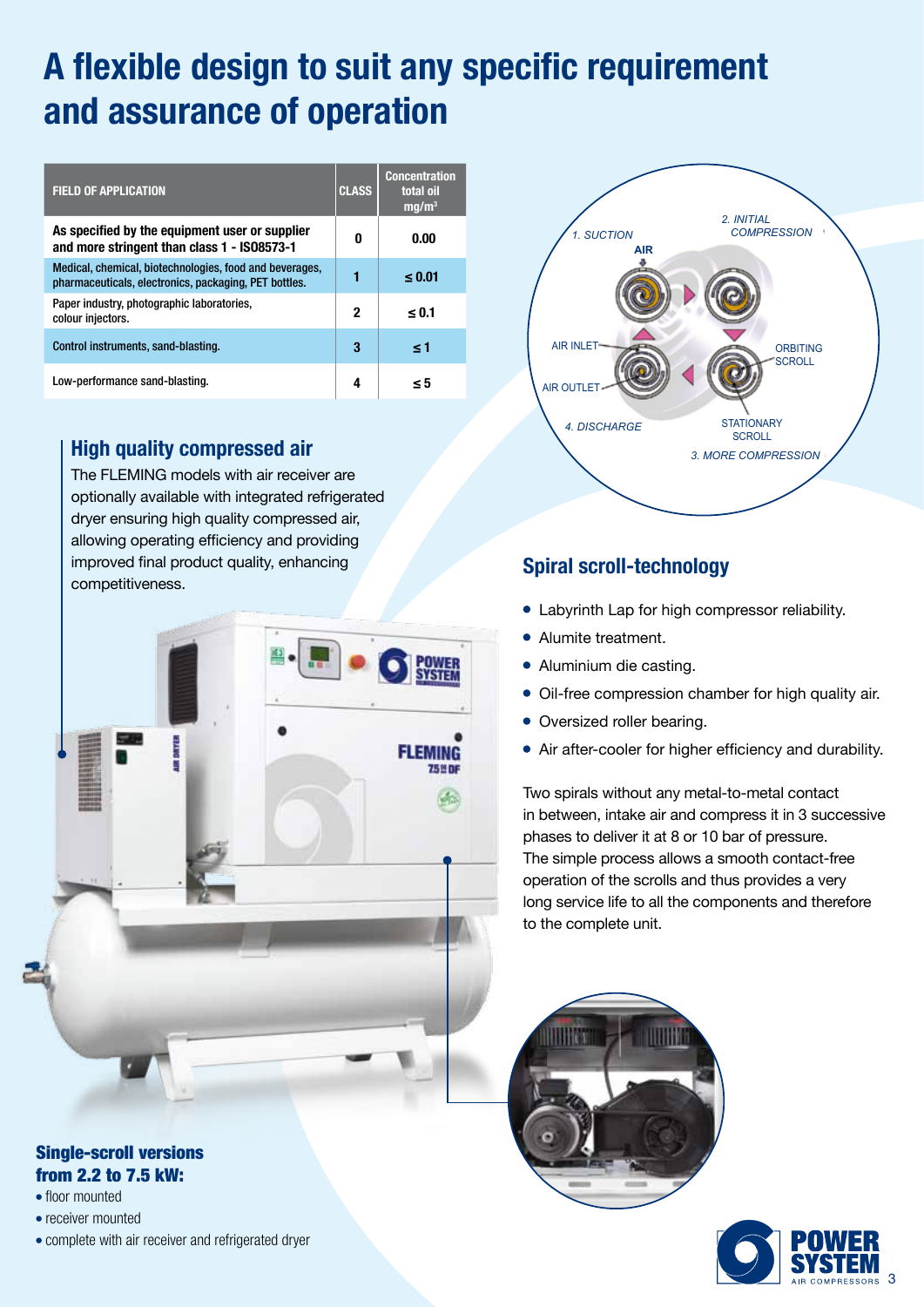

# **Efficiency + Reliability = Productivity**

The highest manufacturing standards are applied to guarantee the maximum performance and reliability. A proven technology developed to compress air in absolute absence of oil.







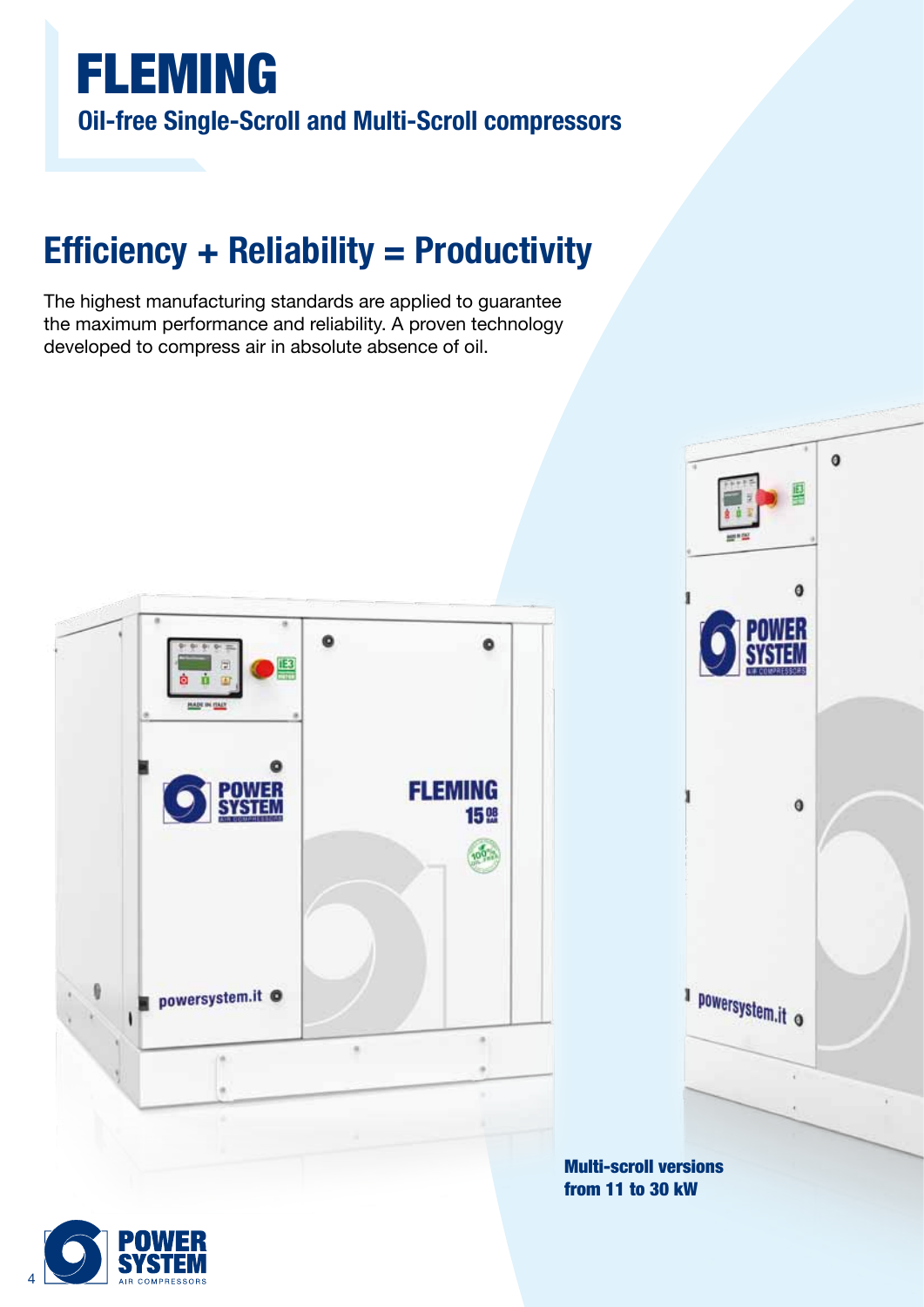# **Why choose a Multi-scroll compressor?**

- To supply user-friendly OIL-FREE COMPRESSED AIR.
- To reduce installation and maintenance costs (no expensive and complicated compressed air filters networks).
- To increase efficiency in all areas of the compressor operation.
- To save energy and environmental costs.

 $\ddot{\mathbf{0}}$ 

**FLEMING** 

3010

- To provide the most modern, compact, robust, reliable and durable oil-less rotary compressor.
- To promote industrial processes safeguarding ambient sustainability.



#### **Simplified maintenance**

All components subject of regular maintenance are easily and quickly accessible, allowing to minimize service cost and time.

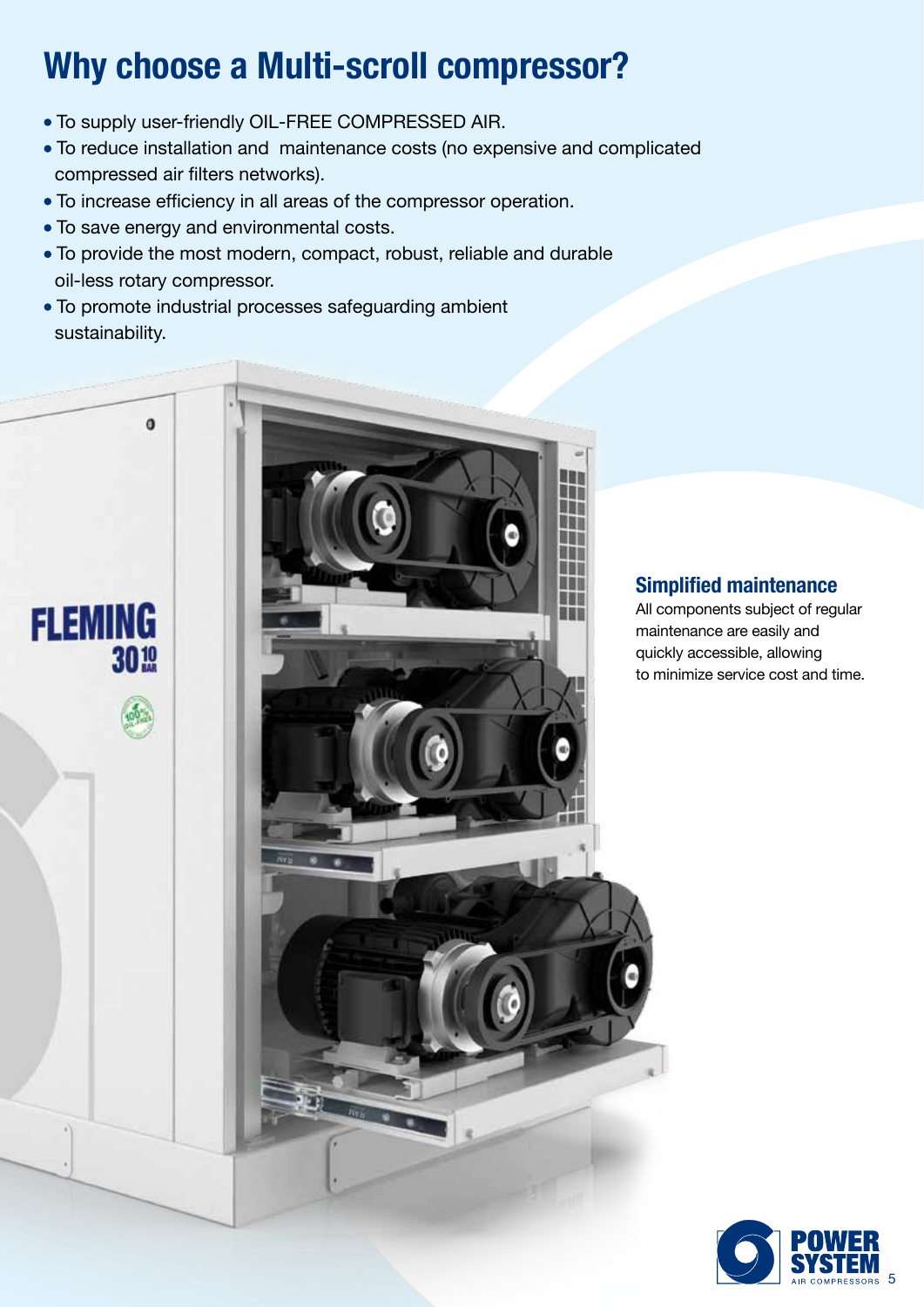# **Optimal control and adjustment**

The advanced controllers fitted to the FLEMING range have been specifically developed to guarantee optimum monitoring and regulation of the compressors operation, allowing flexibility and full programming of the complete compressed air station for maximum efficiency and safety.

### **SSC controller Installed on single-scroll models from 2.2 to 7.5 kW**

The LCD display indicates the working conditions and includes remote control, auto-restart functions, alarms and routine maintenance information.





### **MSC controller Installed on multi-scroll models from 11 to 30 kW**

The alphanumeric LCD display features multi-language menu, controls the operation of multi-scroll compressors in order to satisfy the air demand automatically starting and stopping the number of compressors needed. Furthermore the MSC controller varies continuously the starting order of the units in order to balance the operating time of each pump.

Includes remote control, auto-restart functions, alarms and routine maintenance information.

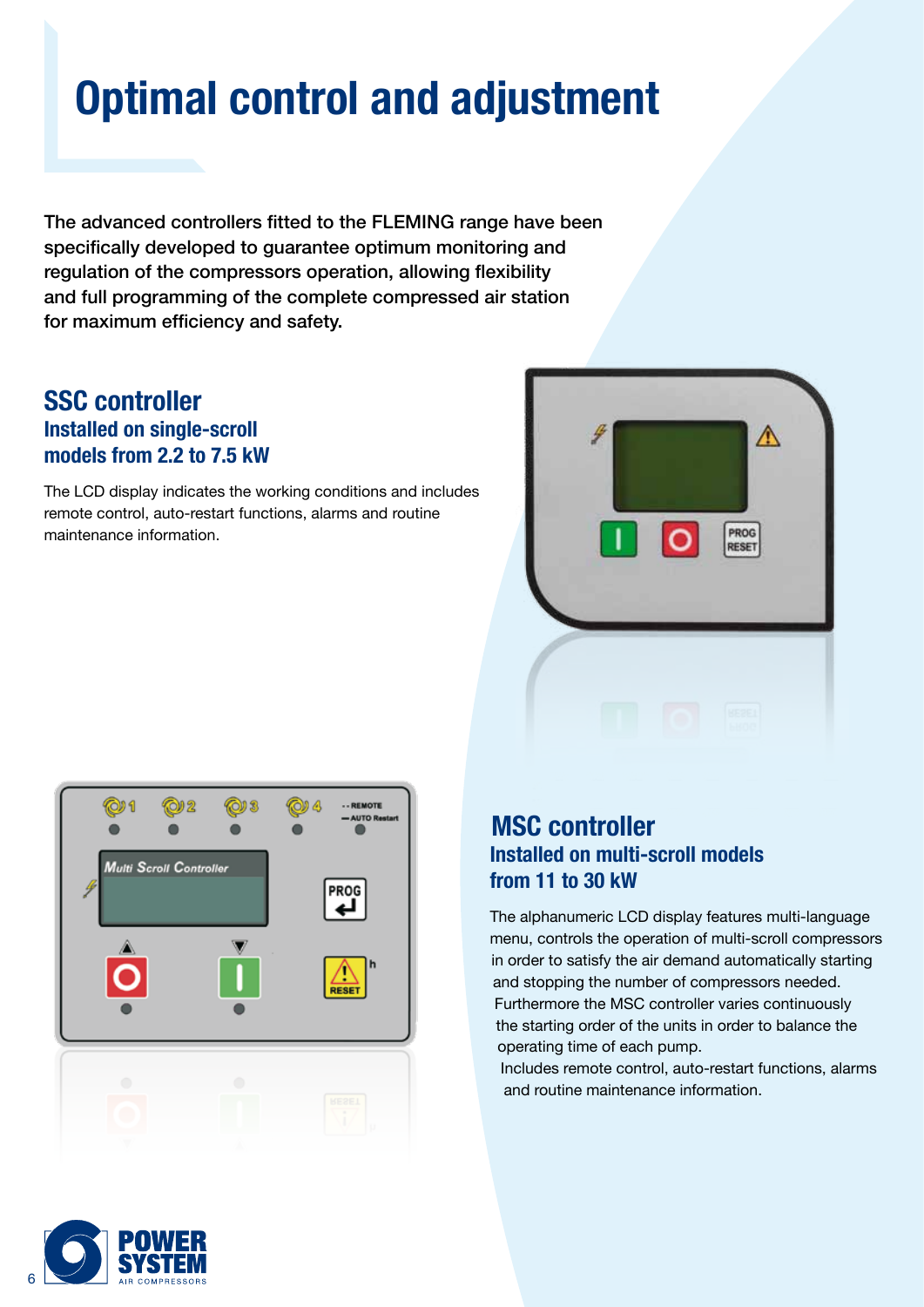# **Technical data**

| FLEMING                      | Code                 | Air<br>receiver          |     | <b>Power</b> | Air outflow rate |        |     | Max.<br>pressure | Sound<br>level | Connec-<br>tion  | <b>Net</b><br>weight |       | <b>Net</b><br>dimensions   | Gross<br>weight |       | Gross<br>dimensions |
|------------------------------|----------------------|--------------------------|-----|--------------|------------------|--------|-----|------------------|----------------|------------------|----------------------|-------|----------------------------|-----------------|-------|---------------------|
| 2.2-7.5 kW                   |                      | l                        | kW  | <b>HP</b>    | l/min.           | c.f.m. | bar | p.s.             | dB(A)          | $\boldsymbol{a}$ | Lbs<br>kg            |       | $L \times W \times H$ (cm) | kg              | Lbs   | L x W x H (cm)      |
| SILENCED - SINGLE-SCROLL     |                      |                          |     |              |                  |        |     |                  |                |                  |                      |       |                            |                 |       |                     |
| <b>FLEMING 2.2</b>           |                      |                          |     |              |                  |        |     |                  |                |                  |                      |       |                            |                 |       |                     |
| <b>FLEMING 2.2-08</b>        | VW0SK72PWS521        | $\equiv$                 | 2.2 | 3            | 250              | 8.8    | 8   | 116              | 60             | 3/4"             | 125                  | 275.6 | 80x57x85                   | 139             | 306.4 | 94x77x103           |
| <b>FLEMING 2.2-10</b>        | <b>VW0SA72PWS521</b> | $\overline{\phantom{a}}$ | 2.2 | 3            | 210              | 7.4    | 10  | 145              | 60             | 3/4"             | 125                  | 275.6 | 80x57x85                   | 139             | 306.4 | 94x77x103           |
| <b>FLEMING 2.2-08-270</b>    | <b>VW3SK72PWS521</b> | 270                      | 2.2 | 3            | 250              | 8.8    | 8   | 116              | 60             | 3/4"             | 190                  | 418.8 | 149x57x145.7               | 220             | 485   | 172x75x168          |
| <b>FLEMING 2.2-10-270</b>    | <b>VW3SA72PWS521</b> | 270                      | 2.2 | 3            | 210              | 7.4    | 10  | 145              | 60             | 3/4"             | 190                  | 418.8 | 149x57x145.7               | 220             | 485   | 172x75x168          |
| <b>FLEMING 2.2-08-270 DF</b> | VW3SK72PWS621        | 270                      | 2.2 | 3            | 250              | 8.8    | 8   | 116              | 60             | 3/4"             | 225                  | 496   | 149x57x145.7               | 255             | 562   | 172x75x168          |
| <b>FLEMING 2.2-10-270 DF</b> | <b>VW3SA72PWS621</b> | 270                      | 2.2 | 3            | 210              | 7.4    | 10  | 145              | 60             | 3/4"             | 225                  | 496   | 149x57x145.7               | 255             | 562   | 172x75x168          |
| <b>FLEMING 3.7</b>           |                      |                          |     |              |                  |        |     |                  |                |                  |                      |       |                            |                 |       |                     |
| <b>FLEMING 3.7-08</b>        | <b>VW0SB92PWS521</b> | $\overline{\phantom{a}}$ | 3.7 | 5            | 420              | 14.8   | 8   | 116              | 62             | 3/4"             | 147                  | 324   | 80x57x85                   | 161             | 354.8 | 94x77x103           |
| <b>FLEMING 3.7-10</b>        | <b>VW0DZ92PWS521</b> | $\qquad \qquad -$        | 3.7 | 5            | 345              | 12.2   | 10  | 145              | 62             | 3/4"             | 147                  | 324   | 80x57x85                   | 161             | 354.8 | 94x77x103           |
| <b>FLEMING 3.7-08-270</b>    | <b>VW3SB92PWS521</b> | 270                      | 3.7 | 5            | 420              | 14.8   | 8   | 116              | 62             | 3/4"             | 215                  | 474   | 149x57x145.7               | 245             | 540   | 172x75x168          |
| <b>FLEMING 3.7-10-270</b>    | <b>VW3DZ92PWS521</b> | 270                      | 3.7 | 5            | 345              | 12.2   | 10  | 145              | 62             | 3/4"             | 215                  | 474   | 149x57x145.7               | 245             | 540   | 172x75x168          |
| <b>FLEMING 3.7-08-270 DF</b> | <b>VW3SB92PWS621</b> | 270                      | 3.7 | 5            | 420              | 14.8   | 8   | 116              | 62             | 3/4"             | 250                  | 551   | 149x57x145.7               | 280             | 617.1 | 172x75x168          |
| <b>FLEMING 3.7-10-270 DF</b> | <b>VW3DZ92PWS621</b> | 270                      | 3.7 | 5            | 345              | 12.2   | 10  | 145              | 62             | 3/4"             | 250                  | 551   | 149x57x145.7               | 280             | 617.1 | 172x75x168          |
| <b>FLEMING 5.5</b>           |                      |                          |     |              |                  |        |     |                  |                |                  |                      |       |                            |                 |       |                     |
| <b>FLEMING 5.5-08</b>        | <b>VW0SD92PWS521</b> | $\overline{\phantom{a}}$ | 5.5 | 7.5          | 620              | 21.9   | 8   | 116              | 68             | 3/4"             | 212                  | 467.2 | 90x65x85                   | 226             | 498.1 | 94x77x103           |
| <b>FLEMING 5.5-10</b>        | <b>VW0SX92PWS521</b> | $\overline{\phantom{a}}$ | 5.5 | 7.5          | 460              | 16.2   | 10  | 145              | 68             | 3/4"             | 212                  | 467.2 | 90x65x85                   | 226             | 498.1 | 94x77x103           |
| <b>FLEMING 5.5-08-270</b>    | <b>VW3SD92PWS521</b> | 270                      | 5.5 | 7.5          | 620              | 21.9   | 8   | 116              | 68             | 3/4"             | 275                  | 606.1 | 149x65x142                 | 305             | 672.2 | 172x75x168          |
| <b>FLEMING 5.5-10-270</b>    | <b>VW3SX92PWS521</b> | 270                      | 5.5 | 7.5          | 460              | 16.2   | 10  | 145              | 68             | 3/4"             | 275                  | 606.1 | 149x65x142                 | 305             | 672.2 | 172x75x168          |
| <b>FLEMING 5.5-08-270 DF</b> | <b>VW3SD92PWS621</b> | 270                      | 5.5 | 7.5          | 620              | 21.9   | 8   | 116              | 68             | 3/4"             | 310                  | 683.2 | 149x65x142                 | 340             | 749.4 | 172x75x168          |
| <b>FLEMING 5.5-10-270 DF</b> | VW3SX92PWS621        | 270                      | 5.5 | 7.5          | 460              | 16.2   | 10  | 145              | 68             | 3/4"             | 310                  | 683.2 | 149x65x142                 | 340             | 749.4 | 172x75x168          |
| <b>FLEMING 7.5</b>           |                      |                          |     |              |                  |        |     |                  |                |                  |                      |       |                            |                 |       |                     |
| <b>FLEMING 7.5-08</b>        | VW0SE92PWS521        | $\overline{\phantom{a}}$ | 7.5 | 10           | 830              | 29.3   | 8   | 116              | 67             | 3/4"             | 222                  | 489.3 | 90x65x85                   | 236             | 520.1 | 94x77x103           |
| <b>FLEMING 7.5-10</b>        | VW0YB92PWS521        | $\overline{\phantom{a}}$ | 7.5 | 10           | 650              | 22.9   | 10  | 145              | 67             | 3/4"             | 222                  | 489.3 | 90x65x85                   | 236             | 520.1 | 94x77x103           |
| <b>FLEMING 7.5-08-270</b>    | <b>VW3SE92PWS521</b> | 270                      | 7.5 | 10           | 830              | 29.3   | 8   | 116              | 67             | 3/4"             | 290                  | 639.2 | 149x65x142                 | 320             | 705.3 | 172x75x168          |
| <b>FLEMING 7.5-10-270</b>    | <b>VW3YB92PWS521</b> | 270                      | 7.5 | 10           | 650              | 22.9   | 10  | 145              | 67             | 3/4"             | 290                  | 639.2 | 149x65x142                 | 320             | 705.3 | 172x75x168          |
| <b>FLEMING 7.5-08-270 DF</b> | <b>VW3SE92PWS621</b> | 270                      | 7.5 | 10           | 830              | 29.3   | 8   | 116              | 67             | 3/4"             | 325                  | 716.3 | 149x65x142                 | 355             | 782.4 | 172x75x168          |
| <b>FLEMING 7.5-10-270 DF</b> | <b>VW3YB92PWS621</b> | 270                      | 7.5 | 10           | 650              | 22.9   | 10  | 145              | 67             | 3/4"             | 325                  | 716.3 | 149x65x142                 | 355             | 782.4 | 172x75x168          |

| <b>FLEMING</b>                 | Code                 | <b>Power</b> |    | Air outflow rate |        | <b>Max.</b> pressure |        | <b>Sound</b><br>level | Connec-<br>tion | <b>Net</b><br>weight |      | <b>Net</b><br>dimensions   |  |
|--------------------------------|----------------------|--------------|----|------------------|--------|----------------------|--------|-----------------------|-----------------|----------------------|------|----------------------------|--|
| 11-30 kW                       |                      | kW           | HP | l/min            | c.f.m. | bar                  | p.s.i. | dB(A)                 |                 | kg                   | Lbs  | $L \times W \times H$ (cm) |  |
| <b>SILENCED - MULTI-SCROLL</b> |                      |              |    |                  |        |                      |        |                       |                 |                      |      |                            |  |
| <b>FLEMING 11 - 2 SCROLL</b>   |                      |              |    |                  |        |                      |        |                       |                 |                      |      |                            |  |
| FLEMING 11-08                  | VW0SF92PWS521        | 11           | 15 | 1240             | 44     | 8                    | 116    | 67                    | 1"              | 500                  | 1102 | 107x113x112                |  |
| FLEMING 11-10                  | VW0YA92PWS521        | 11           | 15 | 920              | 32     | 10                   | 145    | 67                    | 1"              | 500                  | 1102 | 107x113x112                |  |
| <b>FLEMING 15 - 2 SCROLL</b>   |                      |              |    |                  |        |                      |        |                       |                 |                      |      |                            |  |
| FLEMING 15-08                  | VW0SC92PWS521        | 15           | 20 | 1660             | 59     | 8                    | 116    | 67                    | 1"              | 500                  | 1102 | 107x113x112                |  |
| FLEMING 15-10                  | <b>VW0SO92PWS521</b> | 15           | 20 | 1300             | 46     | 10                   | 145    | 67                    | 1"              | 500                  | 1102 | 107x113x112                |  |
| <b>FLEMING 22 - 4 SCROLL</b>   |                      |              |    |                  |        |                      |        |                       |                 |                      |      |                            |  |
| <b>FLEMING 22-08</b>           | <b>VW0SI92PWS521</b> | 22           | 30 | 2520             | 89     | 8                    | 116    |                       | 1"              | 1000                 | 2204 | 150x120x160                |  |
| <b>FLEMING 22-10</b>           | VW0YC92PWS521        | 22           | 30 | 1840             | 65     | 10                   | 145    |                       | 1"              | 1000                 | 2204 | 150x120x160                |  |
| <b>FLEMING 30 - 4 SCROLL</b>   |                      |              |    |                  |        |                      |        |                       |                 |                      |      |                            |  |
| FLEMING 30-08                  | VW0YD92PWS021        | 30           | 40 | 3320             | 117    | 8                    | 116    |                       | 1"              | 1000                 | 2204 | 150x120x160                |  |
| FLEMING 30-10                  | VW0YE92PWS021        | 30           | 40 | 2600             | 92     | 10                   | 145    |                       | 1"              | 1000                 | 2204 | 150x120x160                |  |

**Models from 5.5 to 7.5 kW: 500-lt air receiver available on demand.**

#### **DF = With refrigerated dryer.**

Reference conditions: Intake air temperature 20°C (68°F) - atmospheric pressure 1 bar (14.5 psig). The air flow rates are measured at the following working pressures: 7.5 bar for models at 8 bar - 9.5 bar for models at 10 bar. The data and performances in accordance with ISO 1217 directives. Sound level measured in accordance with PNEUROP/CAGI standards.